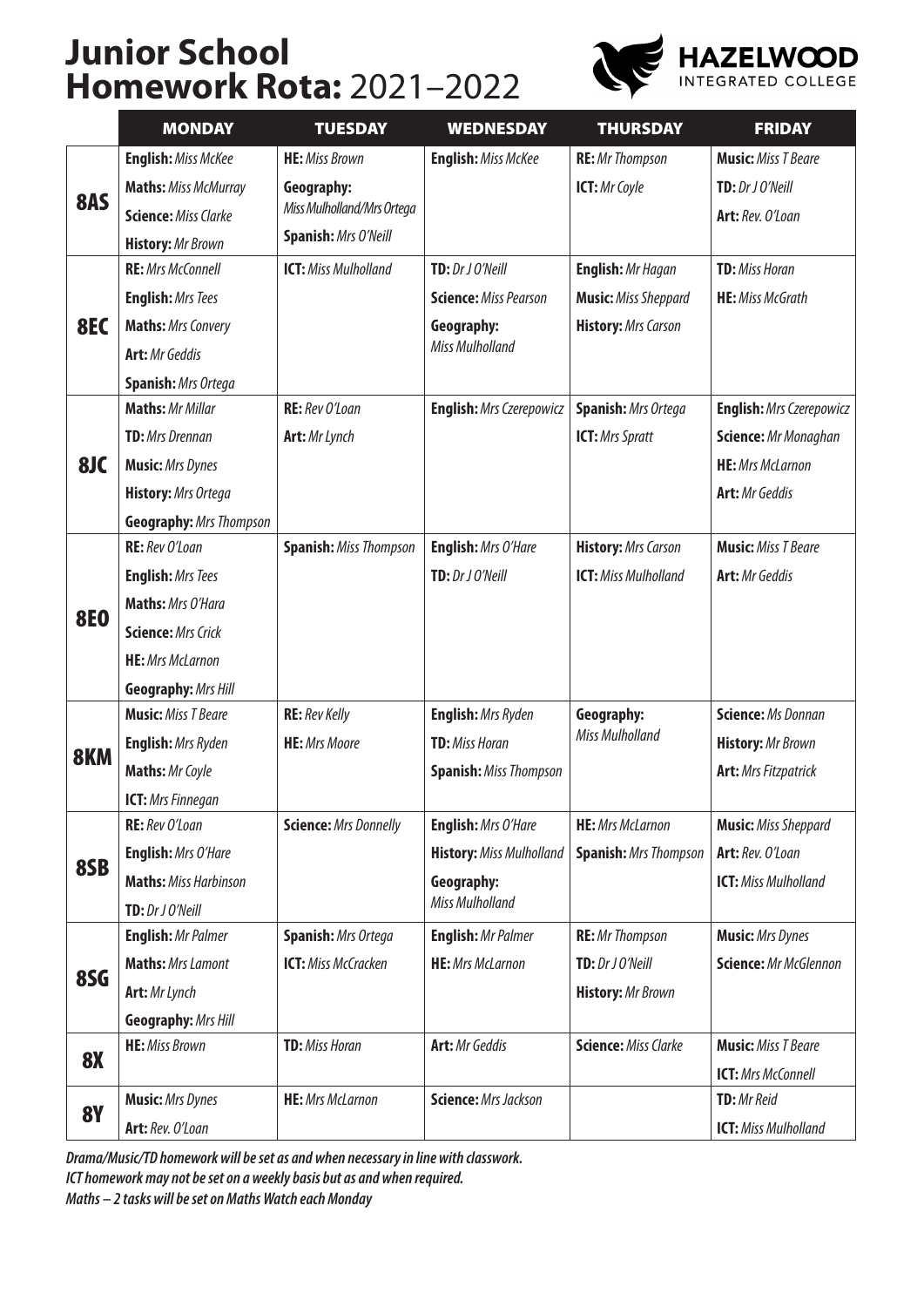## **Junior School Homework Rota:** 2021–2022



|            | <b>MONDAY</b>                        | <b>TUESDAY</b>                      | <b>WEDNESDAY</b>              | <b>THURSDAY</b>              | <b>FRIDAY</b>                   |
|------------|--------------------------------------|-------------------------------------|-------------------------------|------------------------------|---------------------------------|
| 9CH        | <b>RE:</b> Mr Thompson               | Science: Mr Monaghan                | <b>English:</b> Ms McLaughlin | <b>Music:</b> Mrs Dynes      | <b>English: Ms McLaughlin</b>   |
|            | Maths: Mrs O'Hara                    | <b>Geography: Mrs Carson</b>        | <b>History: Mr Brown</b>      | <b>HE:</b> Miss McGrath      | ICT: Mr Coyle                   |
|            | <b>TD:</b> Mr Reid                   |                                     | <b>Art: Miss Sheppard</b>     |                              |                                 |
|            | <b>Spanish: Mrs Ortega</b>           |                                     |                               |                              |                                 |
| 9GB        | RE: Rev O'Loan                       | English: Mr Hagan                   | <b>TD:</b> Miss Horan         | <b>Music:</b> Mrs Dynes      | <b>English: Mr Hagan</b>        |
|            | <b>Maths: Miss McMurray</b>          | <b>Art:</b> Mr Geddis               |                               | <b>Science: Mrs Crick</b>    | <b>History:</b> Mr Brown        |
|            | <b>HE:</b> Miss McGrath              | <b>Spanish: Mrs Ortega</b>          |                               | <b>ICT:</b> Miss Mulholland  |                                 |
|            |                                      | Geography:<br>Mr McEneaney          |                               |                              |                                 |
| 9KR        | <b>Music:</b> Miss T Beare           | <b>History: Miss Mulholland</b>     | <b>English:</b> Miss McKee    | <b>TD:</b> Mr Reid           |                                 |
|            | <b>RE:</b> Mrs McConnell             | <b>HE:</b> Mrs McLarnon             | Art: Rev. O'Loan              | Science: Mr Monaghan         |                                 |
|            | <b>English:</b> Miss McKee           | <b>ICT:</b> Miss Mulholland         | <b>Spanish: Mrs O'Neill</b>   |                              |                                 |
|            | <b>Maths: Mrs Convery</b>            |                                     |                               |                              |                                 |
|            | Geography:<br><b>Miss Mulholland</b> |                                     |                               |                              |                                 |
| 9MM        | <b>RE:</b> Mr Thompson               | <b>English: Mr Palmer</b>           | <b>TD:</b> Mrs Drennan        | English: Mrs Czerepowicz     | <b>Spanish: Mrs Ortega</b>      |
|            | Maths: Mr Coyle                      | <b>Art:</b> Miss Sheppard           | <b>Science: Miss Pearson</b>  | <b>HE:</b> Mrs McLarnon      | ICT: Mr Coyle                   |
|            | <b>Music:</b> Mrs Dynes              |                                     | <b>History:</b> Mrs Ortega    |                              |                                 |
|            | <b>Geography: Mrs Hill</b>           |                                     |                               |                              |                                 |
| 9RH        | <b>Maths: Miss Harbinson</b>         | <b>English: Mrs Tees</b>            | <b>RE:</b> Rev Kelly          | <b>Science: Ms Donnan</b>    | <b>English: Mrs Tees</b>        |
|            | <b>ICT:</b> Mr Coyle                 | TD: Dr J O'Neill                    | <b>History:</b> Mrs Carson    | <b>Art:</b> Mr Lynch         | <b>Music:</b> Miss Sheppard     |
|            |                                      | Geography:                          | <b>HE:</b> Mrs McLarnon       |                              |                                 |
|            |                                      | Mrs Thompson                        | Spanish: Mrs O'Neill          |                              |                                 |
| <b>9SC</b> | RE: Rev O'Loan                       | <b>Music:</b> Mrs Dynes             | <b>History:</b> Mr Brown      | <b>Science: Miss Clarke</b>  | <b>English:</b> Mrs Czerepowicz |
|            | <b>English:</b> Mrs Czerepowicz      | Art: Miss O'Hagan                   | <b>HE:</b> Miss Brown         |                              |                                 |
|            | <b>Maths: Mrs Lamont</b>             | Geography:                          |                               |                              |                                 |
|            | <b>TD:</b> Miss Horan                | Mrs Thompson or<br>Friday: Mrs Hill |                               |                              |                                 |
|            | Spanish: Mrs O'Neill                 | ICT: Mr Coyle                       |                               |                              |                                 |
| <b>9TO</b> | <b>English:</b> Mrs Ryden            | <b>English: Mrs Tees</b>            | <b>History:</b> Mrs Carson    | RE: Rev O'Loan               |                                 |
|            | <b>Maths: Mr Millar</b>              | <b>Music:</b> Miss Sheppard         | <b>Art: Mrs Fitzpatrick</b>   | TD: Dr J O'Neill             |                                 |
|            | <b>Geography: Mrs Thompson</b>       | <b>HE:</b> Mrs Moore                |                               | <b>Science: Mrs Donnelly</b> |                                 |
|            | <b>ICT:</b> Miss Mulholland          | <b>Spanish: Miss Thompson</b>       |                               |                              |                                 |
| <b>9X</b>  |                                      | <b>Science: Ms Donnan</b>           | <b>Music:</b> Mrs Dynes       | TD: Dr J O'Neill             | <b>ICT:</b> Mrs Finnegan        |
|            |                                      | Art: Mr Lynch                       |                               | <b>HE:</b> Miss McGrath      |                                 |
| <b>9Y</b>  | <b>HE:</b> Mrs Moore                 | <b>TD:</b> Miss Horan               | <b>Art:</b> Mr Geddis         | <b>Music:</b> Miss Sheppard  | <b>ICT: Mrs Tumilty</b>         |
|            |                                      |                                     |                               | <b>Science: Miss Bogue</b>   |                                 |

*Drama/Music/TD homework will be set as and when necessary in line with classwork. ICT homework may not be set on a weekly basis but as and when required. Maths – 2 tasks will be set on Maths Watch each Monday*